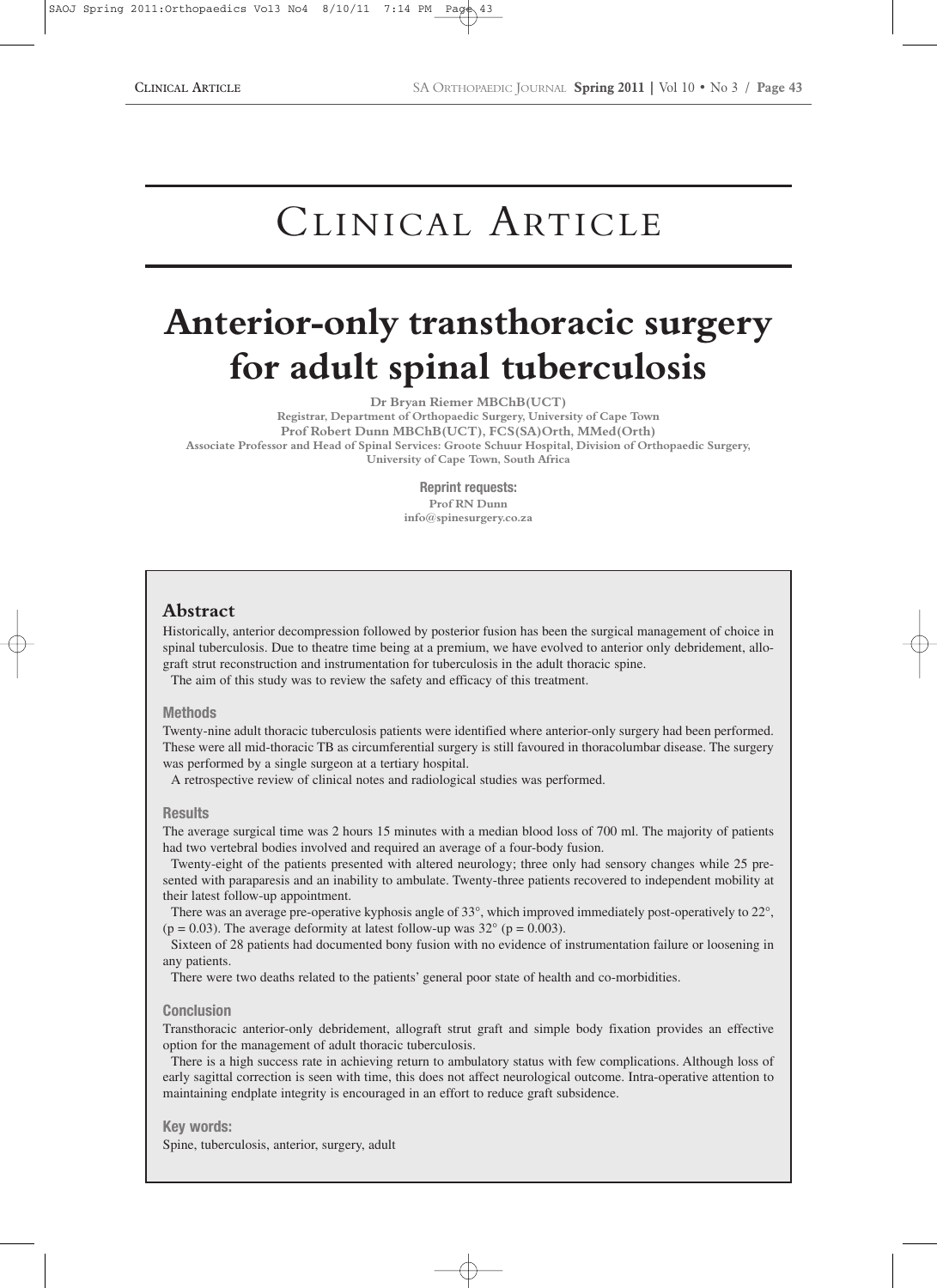Tuberculosis (TB) continues to be the leading worldwide<br>cause of death from infectious disease, and is causing increasingly widespread concern.<sup>1</sup> TB is endemic in South Africa, with a reported incidence of 718 in 100 000 persons. In isolated pockets of the Western Cape, there is currently an epidemic of TB, with an incidence of 1 200 in 100 000 persons.2 Involvement of the skeletal system is relatively rare; for every 300 cases of pulmonary TB, one case of skeletal TB is seen.<sup>3</sup>

There has been a global increase in TB, which can be attributed to poverty, insufficient and inadequate healthcare resources and the impact of the human immunodeficiency virus (HIV) epidemic. One-third of the increased incidence of TB can be directly attributed to HIV.4 HIV results in a far greater incidence of skeletal TB; Moon found that in HIVnegative patients between 3% and 5% will have skeletal involvement while up to 60% of HIV-positive patients will have skeletal involvement.<sup>5</sup>

Spinal TB is potentially the most dangerous form of skeletal TB by virtue of its capacity to cause bone destruction, deformity, and paraplegia. Surgery has been advocated in the presence of spinal deformity, significant neurological dysfunction, failure of medical management and persistent severe pain.<sup>6</sup>

The mainstay of treatment for tuberculous infection is medical chemotherapy as shown by the MRC trials.7 However anti-tuberculous drugs cannot address the resultant bone destruction, such as pre-existing and/or residual deformity, paraplegia or pulmonary insufficiency due to spinal deformity. Restoration of spinal stability is crucial in the management of spinal TB in selected cases.<sup>8</sup>

There is a large volume of literature examining the optimal surgical management of TB of the spine. Most recent publications advocate anterior decompression followed by posterior stabilisation either in the same setting or within a 2 week period.<sup>9</sup> Anterior thoracic spine lesions may be resected via a transthoracic approach. This method allows direct visualisation of the anterior thoracic spine for optimal lesion resection and the placement of anterior grafts and instrumentation.

Tuberculous inflammation of the spine is usually located ventrally; an anterior approach offers the most direct access to the disease process. This approach also enables minimal removal of normal bone, rapid removal of inflammatory and necrotic components and effective reconstruction of the weight-bearing anterior column. Strong torsional and axial stability, short-segment fixation, prevention of posterior paraspinal musculature injury, and improved wound healing are also facilitated.10 It also avoids the need for a second procedure, thus decreasing the theatre time required. Although the combined anterior and posterior approach has been welldocumented, it is associated with greater blood loss, more post-operative complications and a longer hospital stay.11



## **Aims and objectives**

Our aim was to study the safety and efficacy of a onestage, anterior-only debridement, inter-body allograft and instrumented fusion for the management of tuberculous disease of the thoracic spine in the adult population.

## **Methodology**

A retrospective review of case notes and radiographs of 29 consecutively managed adult patients with TB of the thoracic spine was performed after Institutional Human Research Ethics Committee approval was obtained.

These were identified from a prospectively maintained database. All patients underwent anterior-only surgery, which involved anterior decompression and a structural graft fusion. All surgery was performed by the senior author (RD) between 2002 and 2010.

Patient demographics, age at surgery, initial presentation, initial investigations including HIV status, surgical management, blood loss, surgical time, graft and implant used, complications, in addition to pre- and post-operative neurological Frankel grading were recorded.12 Plain radiological findings were reviewed at three time points: preoperatively, immediately post-operatively and at the latest outpatient follow-up visit.

Diagnosis of TB was suspected on history, clinical examination and special investigations (blood results, plain radiographs and MRI scan). The diagnosis was confirmed at surgery with resected specimens sent for histology, microscopy and culture.





**Figure 2. Visual representation of the involved vertebral bodies**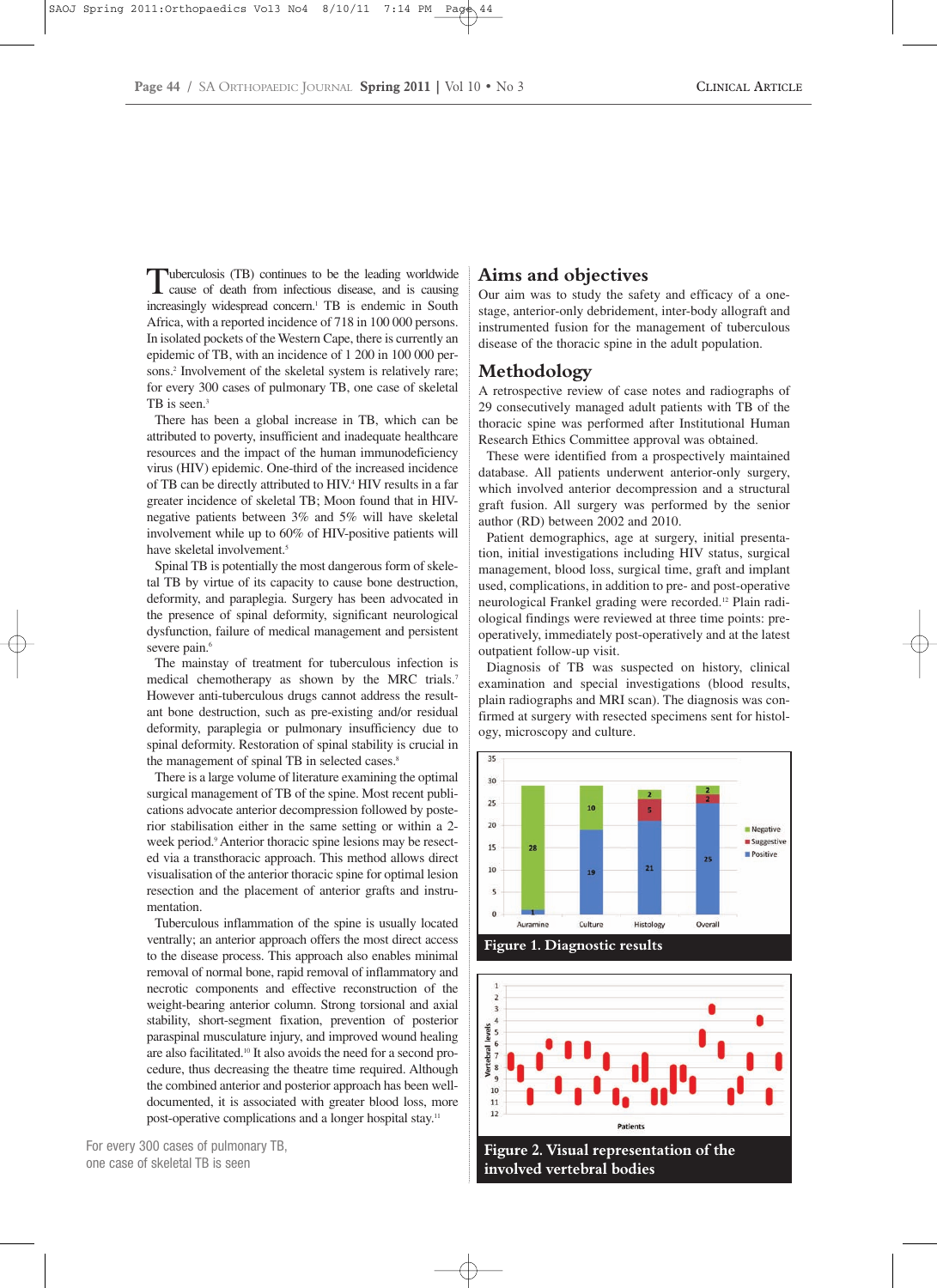Histology results were deemed positive if acid fast bacilli (AFB), caseous necrosis or granulomatous inflammation with necrosis were present. Granulomatous inflammation without necrosis was interpreted as suggestive. TB was confirmed in 25 of 29 patients. A further two patients had results suggestive of TB, i.e. granuloma but no caseation. The remaining two patients did not have histopathological or microbiological evidence of TB. Laboratory records for one patient could not be located and the other had received TB treatment 6 months prior to surgery. *Figure 1* demonstrates the diagnostic results.

*Figure 2* is a visual representation of the involved vertebral bodies in our series. It is evident that the majority of disease was in the lower thoracic spine (T6-T11), the most prevalent site of TB spondylitis in the literature. The average number of vertebral bodies involved was two. There were no patients with involvement of T12 included in the series as posterior instrumentation is utilised for lesions involving the thoraco-lumbar junction due to the increased stress.

All patients underwent a transthoracic decompression and anterior instrumented fusion.<sup>13</sup> A single lumen endotracheal tube with lung packing was typically used to avoid the prolonged anaesthetic preparation time associated with double lumen tubes. A left-sided thoracotomy was used for the majority of cases with the identified rib excised, generally two levels above the target vertebrae. Once the spine was exposed, the abscess was delineated and a plane developed between the anterior longitudinal ligament and the aorta. A copper malleable retractor was placed in this plane to retract and protect the great vessels. Discectomies were performed at the levels adjacent to the destroyed levels. The diseased spine was resected and the thecal sac exposed to ensure adequate decompression of the neural elements. The allograft was cut to size and placed between the healthy end plates with distraction to facilitate placement. Body screws and a single rod were placed to prevent graft displacement (*Figures 3 and 4*). The chest was closed in layers over an intercostal drain.

All patients were started on Rifafour (a combination tablet containing rifampicin, isoniazid, pyrazinamide and ethambutol) after surgery if not already receiving treatment. The full-dose, four-drug combination therapy was continued for a minimum of 9 months. The decision to terminate treatment was based on the patients' clinical response to treatment, their radiological findings and ESR. Patients were reviewed on a 3-monthly basis with repeat plain radiology and ESR.

## **Results**

Of the 29 patients, 22 were female and seven were male. The mean age at time of surgery was  $46 (16 - 74 \pm 16.0)$ years. The mean white cell count (WCC) was 8.00  $(3.9 - 12.9 \pm 3.3)$  and erythrocyte sedimentation rate (ESR) was  $87 (10 - 136 \pm 41.6)$ .



**Figure 3. Intra-operative picture of rod and screw construct over humeral strut graft**



**Figure 4. Post-operative X-rays indicating strut graft with rib placed anteriorly secured with simple instrumentation**

Of the 29 patients, 21 were tested for HIV; eight of the 21 were HIV positive (38%).

The average surgical time was  $135 (90 - 197 \pm 30.7)$ minutes and the median blood loss was 700 ml  $(300 - 2000 \pm 474.5)$ .

A bone bank humeral allograft was used as a strut graft in 22 of the 29 cases and this is the graft of choice. Six had a fibula allograft. In a single case a metal cage was used as this patient presented with a vertebra plana and was initially thought to have a malignancy. Final histology and microbiology revealed the diagnosis of TB.

Drug sensitivity testing was performed in 13 TB culturepositive cases, of which a single patient was found to have multi-drug resistant TB (MDR-TB).

At presentation, 25 of 29 patients were non-ambulant (Frankel grading A, B or C). Of the four ambulant patients (Frankel grading D or E), three had altered sensation and one had no neurological deficit.

In a single case there was some deterioration in neurological function post-operatively, however there was rapid recovery to the pre-operative neurological level within a few days. At later follow-up this patient had full recovery to normal neurology (a Frankel grade E).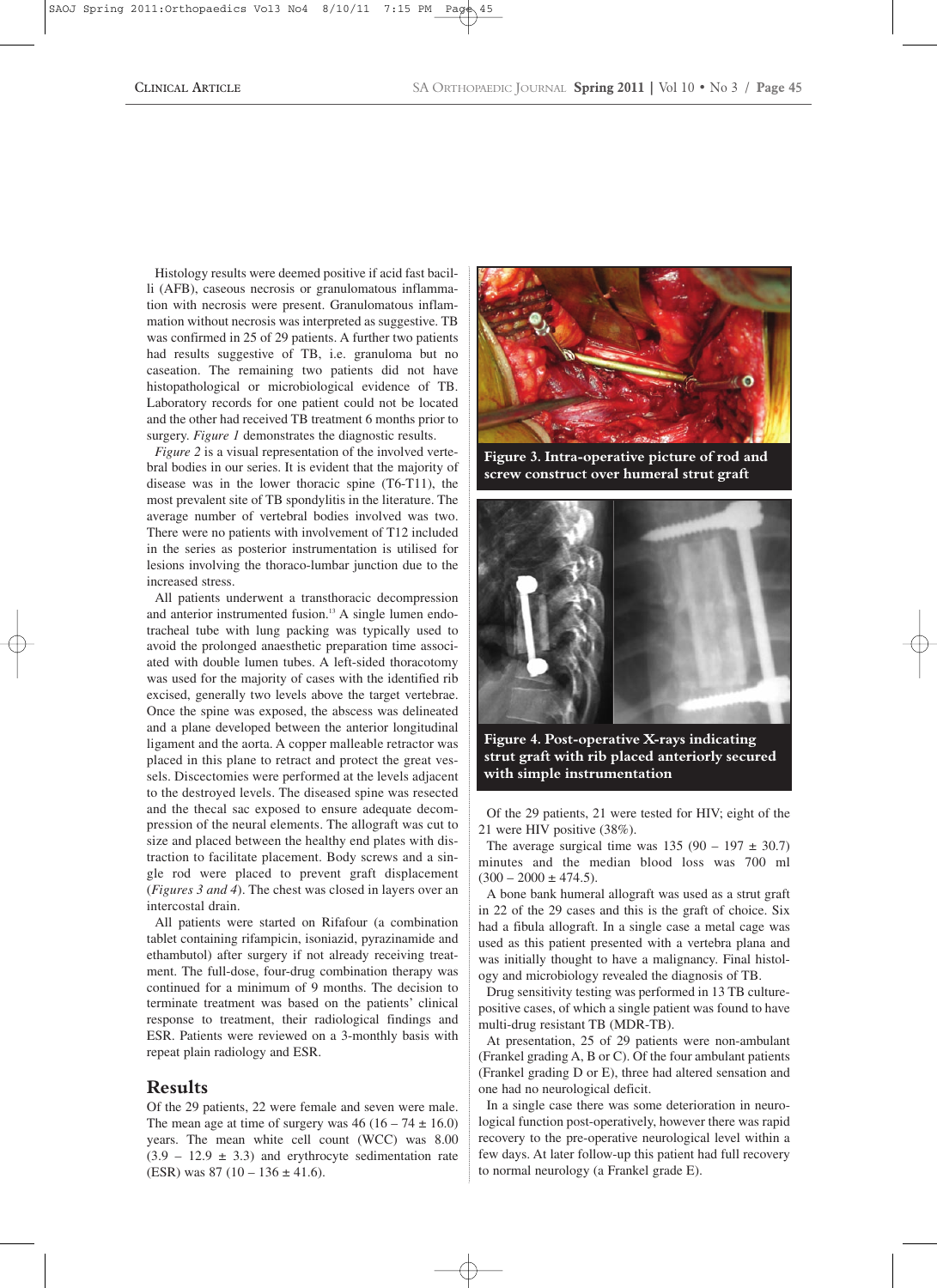At the most recent post-operative follow-up, 23 of 29 patients were ambulant with or without walking aids. Of the six non-ambulant patients, two were early post-operative deaths, two were lost to follow-up after discharge and two were in an early post-operative stage. These patients in the early post-operative period have shown some neurological improvement, but not to that of a sufficiently useful motor level as yet. These results are shown in *Figure 5*.

Lateral spine plain films were analysed and the kyphosis angle measured pre-operatively, immediately post-operatively and at the latest follow-up visit.

There was an average pre-operative kyphosis angle of 33°, which improved immediately post-operatively to 22°,  $(p = 0.03)$ . The average deformity at latest follow-up was  $32^{\circ}$  (p = 0.003).

In 16 of 29 patients evidence of bony fusion was documented based on clinical and radiological findings (*Figure 6*). No cases of instrument failure, loosening of implants or graft dislodgement occurred.

There were two early post-operative deaths. Both patients were elderly with multiple co-morbid conditions. The first patient was admitted to the intensive care unit (ICU) postoperatively, suffered multi-organ failure and died after a protracted course. The second patient experienced respiratory difficulty post-operatively; discussion deemed the patient not to be an intensive care unit candidate and the patient later died from respiratory failure.

In one case the diaphragm was inadvertently opened during the exposure due to the presence of extensive adhesions. The defect was repaired and the patient was not observed to suffer any further morbidity as a result.

### **Discussion**

The surgical technique of choice for spinal TB has been subject to continual debate throughout the history of spinal surgery.<sup>14</sup> Hibbs<sup>15</sup> and Albee<sup>16</sup> introduced posterior fusion for TB of the spine in 1911; Ito *et al*<sup>17</sup> followed in 1934 with the introduction of anterior surgery. Both these procedures had a high failure rate due to the lack of adequate chemotherapy. In 1956, Hodgson and Stock<sup>18</sup> first described a radical anterior decompression and bone grafting of the defect under the cover of chemotherapy, with good results. Anterior radical surgery (the Hong Kong operation) was then advocated as the treatment of choice for spinal TB until the mid 1970s.

|                  | Non-ambulatory<br>(ABC) | <b>Ambulatory</b><br>(DE) |
|------------------|-------------------------|---------------------------|
| Pre-operative    | 25                      |                           |
| Follow-up        |                         | 23                        |
| Fioure 5 Results |                         |                           |

The major advantage of anterior radical surgery was essentially deformity correction and to a certain extent prevention of deformity progression. However due to graft failure, the procedure was not always successful in preventing kyphosis progression or in correcting the underlying deformity.

This shortcoming resulted in many surgeons looking to improve on this procedure. Moon in 1975 first studied interspinous wiring and fusion or cementation to help prevent deformity progression followed by an evaluation of a passive posterior compression rod-hook system in children in 1978.19 The combined two-stage operation of posterior instrumentation and anterior radical surgery was introduced by Moon *et al* in 1983 with a good outcome.<sup>20</sup> Rajasekaran and Shanmugasundaram proposed that patients requiring removal of more than two disc spaces may benefit from extra measures, such as extended periods of non-weightbearing, posterior arthrodesis and prolonged brace use.<sup>21</sup>

In 1990 Louw proposed the Kalafong procedure which involved an anterior radical debridement followed by a posterior instrumented fusion, either in the same setting or in a second theatre setting within a 2-week period.<sup>22</sup> Govender and Parbhoo have since used fresh frozen humeral allograft anteriorly with onlay posterior fusion in children with TB spondylitis and showed good results.<sup>23</sup>

TB of the spine is a common problem encountered in the Western Cape of South Africa. In Cape Town we have treated 29 adult patients with TB of the thoracic spine with an anterior-only surgical approach via a thoracotomy, anterior decompression and instrumented fusion with a structural allograft. The surgery has a low complication rate, allows for adequate decompression of the neural elements and a stable reconstruction. The surgery can be performed in a single episode, does not require repositioning or a second surgical intervention. The paraspinal musculature is neither breached nor damaged. Wound healing has not been a concern; the anterior thoracotomy wound generally heals well as it is far from the pathology and is not vulnerable to pressure in the same manner as a posterior midline wound would be. An anterior-only approach also avoids the danger of prominent hardware as may be found with posterior instrumentation.

Although there is an initial correction of the kyphotic deformity there is a trend for the deformity to recur. This deformity returns to the pre-operative level of angulation over time but this does not seem to have a negative effect on neurological outcome. The deformity is in the thoracic spine, which has a natural kyphosis. The rib cage supports the spine in the thoracic region, augmenting the stability of the spine and preventing further progression.

In the management of fractures of the spine, Verlaan found that most operative treatment techniques will fail to maintain the operatively achieved alignment to some degree and will drift into kyphosis of approximately 10° greater than that achieved at the time of surgery.<sup>24</sup> The correction lost using short segment fixation for fractures was reported as 7.6°. This is similar to our findings.